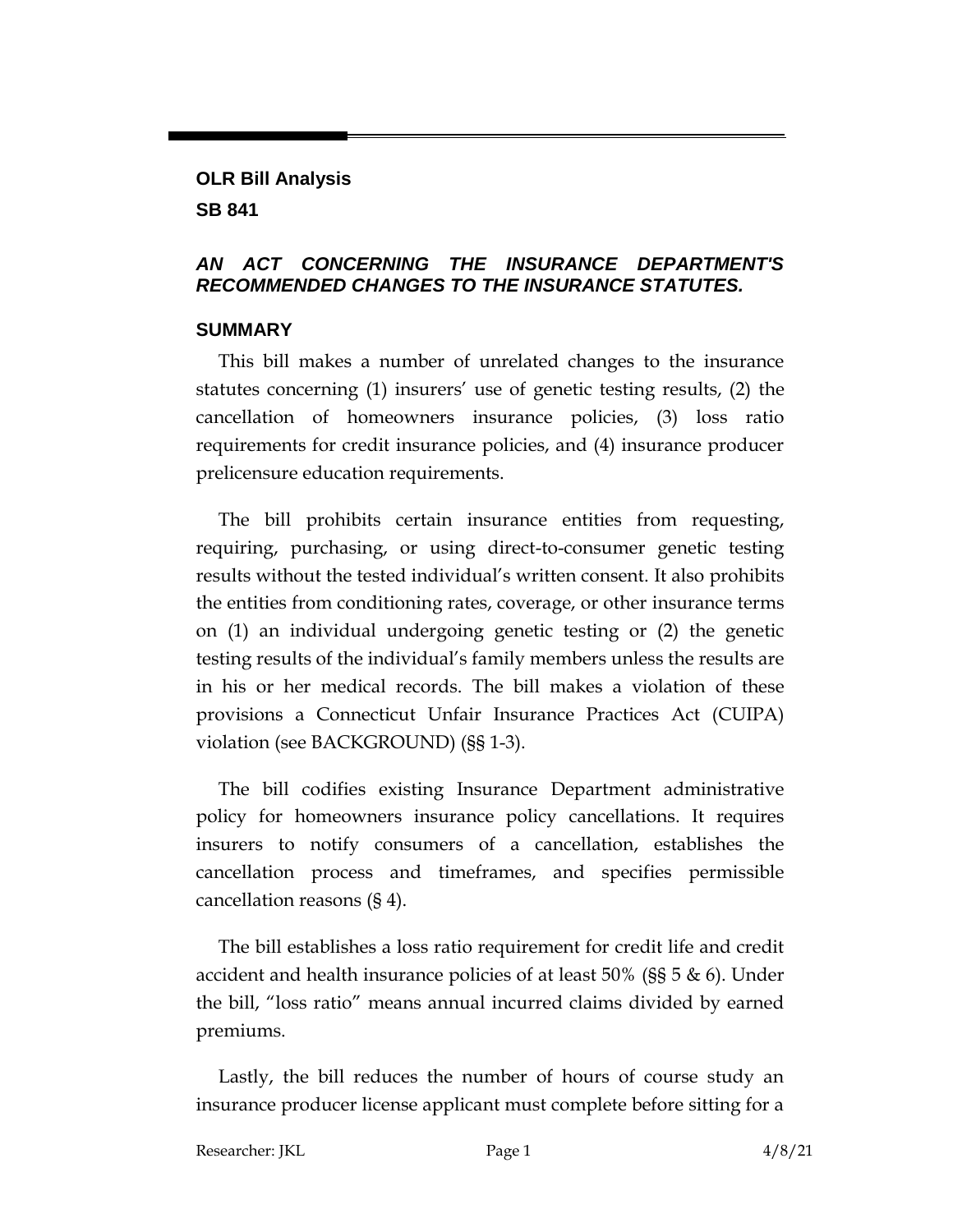license examination from 40 hours to 20 hours (§ 7). This conforms with the National Association of Insurance Commissioners' uniform licensing standards.

EFFECTIVE DATE: October 1, 2021, except the provisions on the cancellation of homeowners insurance policies are effective July 1, 2021.

# **§§ 1-3 – GENETIC TESTING RESULTS**

The bill prohibits insurers, health care centers (i.e., HMOs), and fraternal benefit societies from requesting, requiring, purchasing, or using direct-to-consumer genetic testing results without the tested individual's written consent. This applies with respect to the issuance, withholding, extension, or renewal of annuities and life, credit life or accident, disability, long-term care, accidental injury, specified disease, and hospital indemnity insurance policies.

The bill also prohibits insurers, HMOs, and fraternal benefit societies from conditioning rates, the issuance or renewal of coverage or benefits, or other insurance terms on (1) a requirement or agreement that an individual undergo genetic testing or (2) the genetic testing results of the individual's family members unless the results are in his or her medical records.

The bill makes a violation of the above a CUIPA violation (see BACKGROUND).

CUIPA already prohibits insurers, HMOs, and fraternal benefit societies that issue health insurance policies from refusing to insure, limiting coverage, or charging a different rate based on genetic information (CGS § 38a-816(19)).

# **§ 4 – HOMEOWNERS INSURANCE CANCELLATION**

The bill codifies existing Insurance Department administrative policy for homeowners insurance policy cancellations. It outlines the process and timeframes for insurers to notify consumers of a cancellation and specifies the permissible cancellation reasons.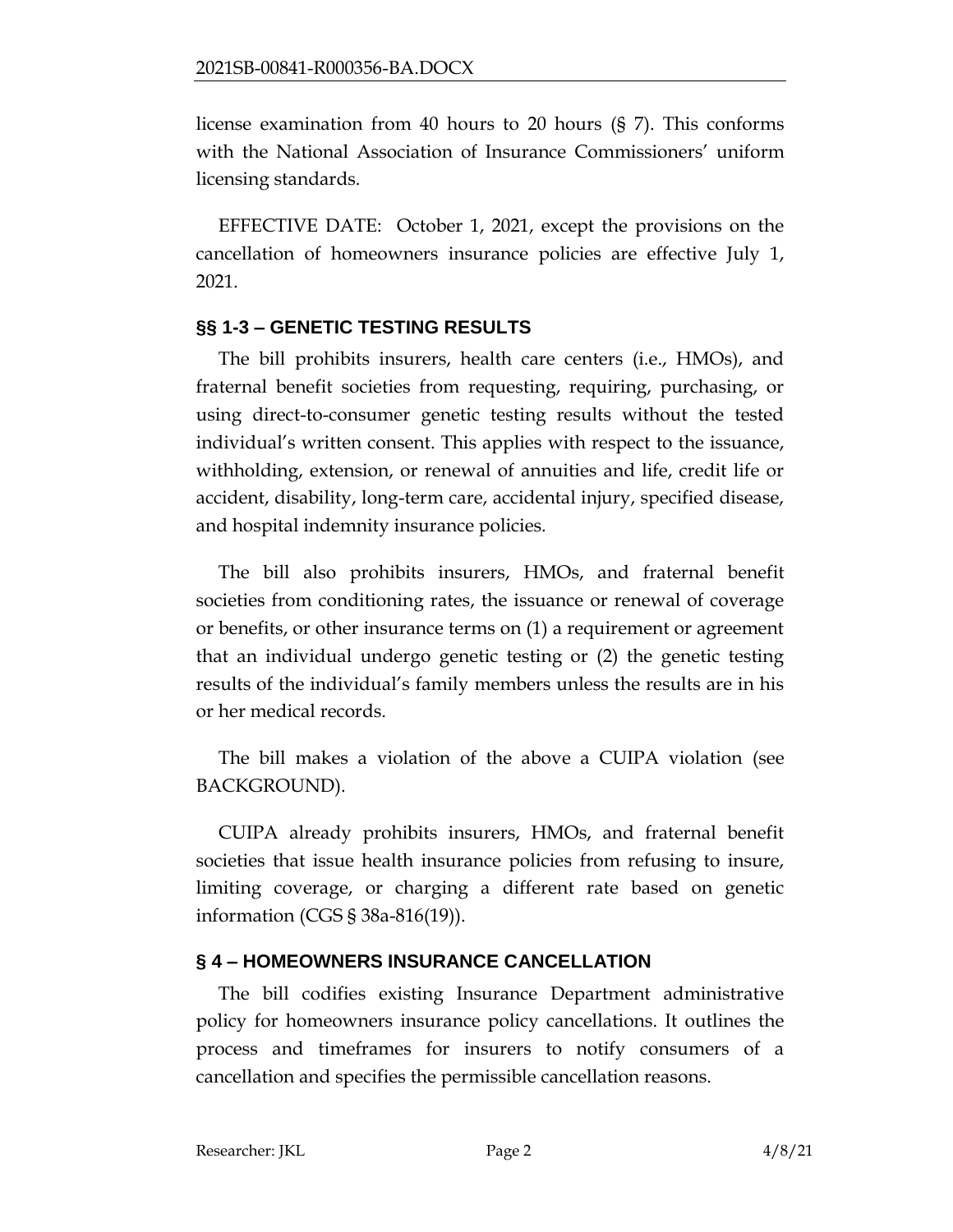#### *Cancellation Process, Timeframes, and Reasons*

Under the bill, if the insurer wants to cancel a policy for premium nonpayment, the insurer must send a written cancellation notice to the named insured at least 10 days before the cancellation effective date. The notice must disclose that the insured can avoid cancellation by paying the premium before the cancellation effective date and that any excess premium will be refunded to the insured upon request.

If a policy is not a renewal policy and has been in effect for fewer than 60 days, and the insurer wants to cancel it for a reason other than premium nonpayment, the insurer must send a written cancellation notice to the named insured at least 30 days before the cancellation effective date. The notice must disclose the cancellation reason, the cancellation effective date, and that any excess premium will be refunded to the insured upon request.

If a policy is not a renewal policy and has been in effect for at least 60 days or is a renewal policy, and the insurer wants to cancel it for either (1) fraud or misrepresentation of a material fact by the insured in obtaining the insurance that would have caused the insurer to not issue or renew the policy or (2) any physical change in the covered property that materially increases a hazard insured against, then the insurer must send a written cancellation notice to the named insured at least 30 days before the cancellation effective date. The notice must include the cancellation effective date and that any excess premium will be refunded to the insured upon request. (Under the bill, an insurer may only cancel such a policy for these specified reasons or premium nonpayment.)

#### *Cancellation Method*

Under the bill, a homeowners insurance policy cancellation notice is effective only if the insurer sends it to the named insured by registered or certified mail or mail evidenced by a certificate of mailing. But if the insured agrees, the insurer may send a cancellation notice electronically and evidenced by a delivery receipt.

### *Policy Transfer to Affiliate*

Researcher: JKL Page 3 4/8/21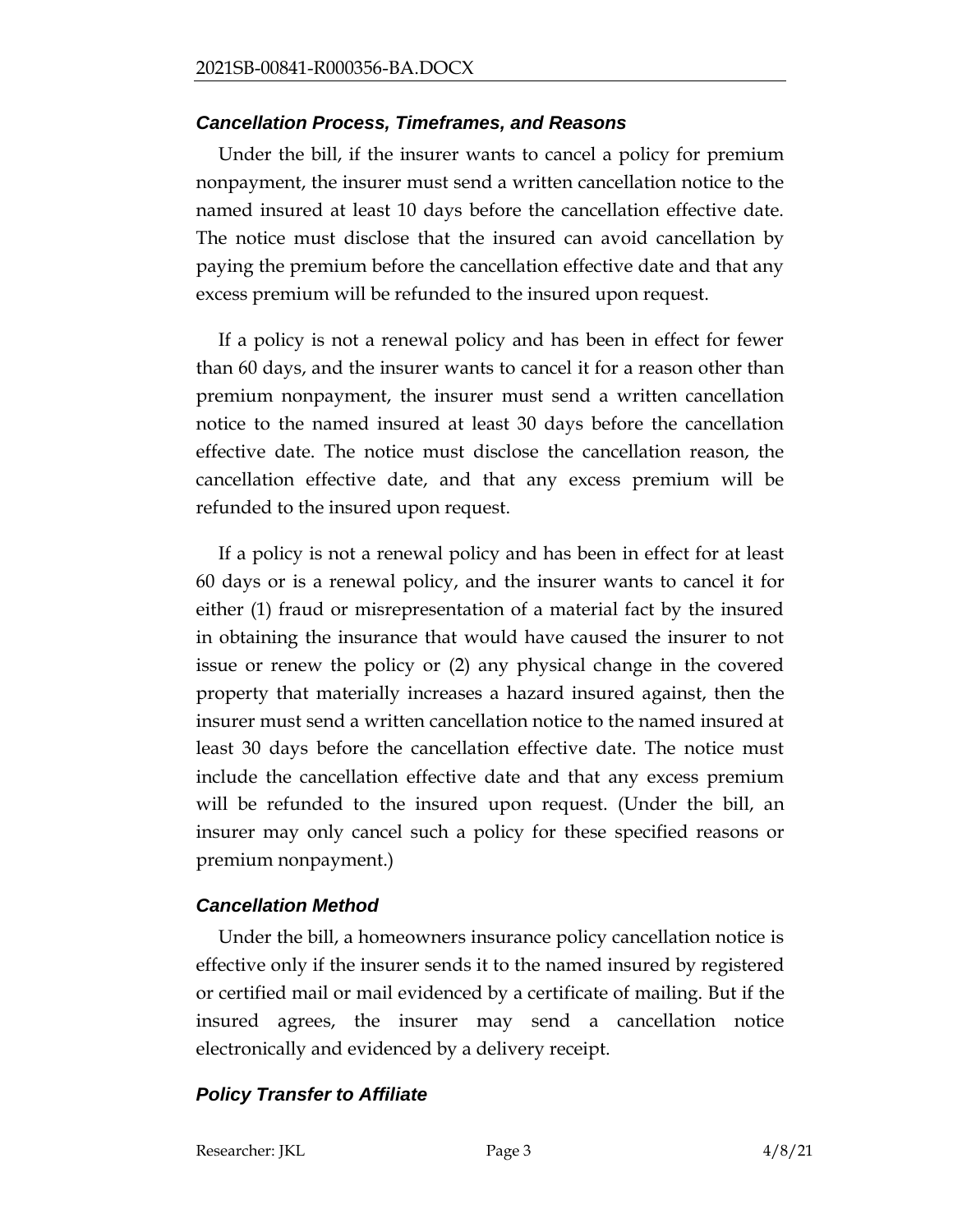Under the bill, an insurer does not have to issue a cancellation notice if it transfers a policy to an affiliate with no interruption of coverage and no changes in coverage terms. However, the new insurer may apply its rates and rating plans at renewal.

#### *Insured May Cancel Anytime in Writing*

The bill specifies that a named insured under a homeowners insurance policy may cancel the policy anytime by sending the insurer a written notice with the cancellation effective date.

# **§§ 5 & 6 – LOSS RATIO REQUIREMENT FOR CREDIT INSURANCE**

The bill establishes a loss ratio requirement for credit life and credit accident and health insurance policies of at least 50%.

Under current law, the insurance commissioner must disapprove a credit insurance policy form (e.g., policy, certificate, application, rider) if the rates charged, by reasonable assumptions, are excessive in relation to the benefits provided. The bill instead requires him to disapprove a policy form if the rates charged, by reasonable assumptions and as determined according to benchmark loss ratio calculations, are excessive in relation to the benefits provided.

The bill also requires the commissioner to disapprove a policy form that does not comply with the loss ratio requirement. However, he may approve a premium rate deviation for a policy, presumably resulting in a lower loss ratio.

The bill requires the commissioner to adopt regulations that reflect the above requirements.

### **BACKGROUND**

### *Connecticut Unfair Insurance Practices Act*

The law prohibits engaging in unfair or deceptive acts or practices in the business of insurance. It authorizes the insurance commissioner to conduct investigations and hearings, issue cease and desist orders, impose fines, revoke or suspend licenses, and order restitution for per se violations (i.e., violations specifically listed in statute). The law also